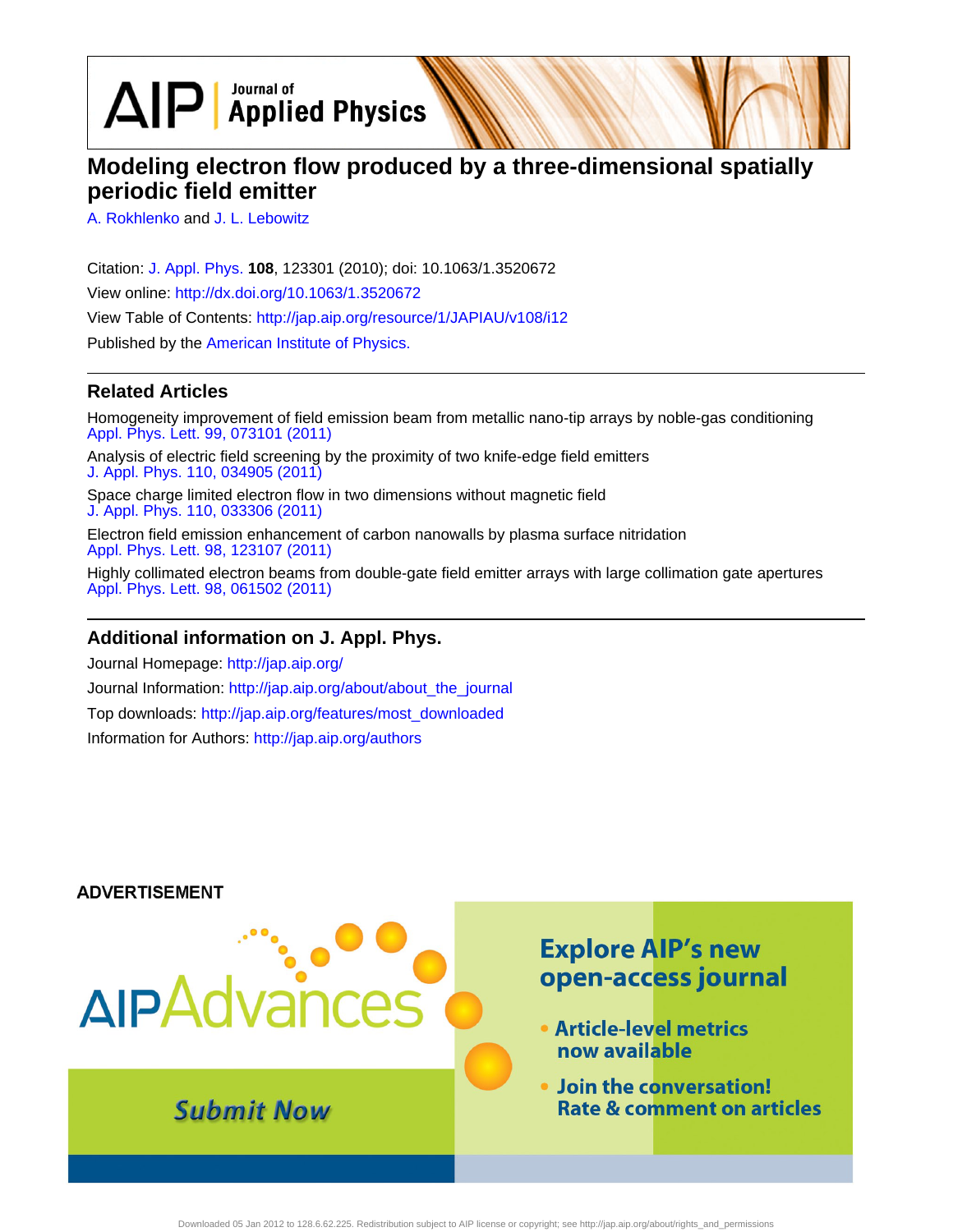## **[Modeling electron flow produced by a three-dimensional spatially periodic](http://dx.doi.org/10.1063/1.3520672) [field emitter](http://dx.doi.org/10.1063/1.3520672)**

A. Rokhlenko<sup>a)</sup> and J. L. Lebowitz

*Department of Mathematics, Rutgers University Piscataway, New Jersey 08854-8019, USA*

(Received 9 August 2010; accepted 27 October 2010; published online 17 December 2010)

We study the space charge limited field emission from an emitter whose surface has a simple periodic structure with bumps. The shape of each bump is represented by a smooth function and the emission is governed by the Fowler–Nordheim–Schottky law. A mathematical scheme for modeling the potential and current structure by a set of elementary functions is developed and implemented numerically with the help of a special least square procedure. Our results show that such emitters are more efficient than emitters with long ridges only in weak electric fields. In stronger fields the latter give larger currents and they should be more durable. The emission by an individual bump in our periodic structure is compared also with that of a single emitter bump of the same shape, they appear to be quite close. © *2010 American Institute of Physics*. doi[:10.1063/1.3520672](http://dx.doi.org/10.1063/1.3520672)

#### **I. INTRODUCTION**

The theoretical study of the space charge limited current is a notoriously difficult task. The differential equations describing it cannot be reduced to a standard problem because both the potential and current density are unknown and their mutual dependence is nonlinear. The usual ways of simplification involve assuming the presence a very strong magnetic field, which makes the electron trajectories predetermined, and imposing symmetries which reduce the dimensionality of the problem. While the assumption of a magnetic field can be justified based on theoretical and experimental studies<sup>1</sup> which showed that it does not change very much the final result, this is not so clear for the dimensionality reduction. The two- dimensional (2D) and three-dimensional (3D) spacial structure of the field emitters<sup>2</sup> is practically crucial for reaching high electric fields and therefore for getting large current densities. Based on our previous results<sup>3</sup> in 2D, we develop here a computational scheme for the case when the field emitter-cathode can be viewed as a periodic array of bumps placed in the centers of a 2D square lattice, while the anode is a flat plane. Figure  $1(a)$  $1(a)$  shows a part of the cathode as seen from above the *x*, *y* plane with a chosen square— "cell" [vertices's at the origin and at  $(1,1)$ ]. The view of this cell along the *y*-axis is shown in Fig.  $1(b)$  $1(b)$ . The units in Fig. [1](#page-2-0) as well as in all our equations are dimensionless, thus, the circle radii and interelectrode maximum distance in physical units *R* and *H*, respectively, correspond to  $r=1$  and  $z=h$ . Each individual cathode bump has cylindrical symmetry and its shape is described by a simple function  $z = u(r)$ , where *r*  $=\sqrt{x^2+y^2}$ , such that  $u(r)=0$  for  $r=1$  and  $du/dr=0$  at  $r=0$  and *r*=[1](#page-2-0). In Fig. 1(b), we have set  $u(r) = a(1 - r^2)^2$ , the same as in Ref. [3.](#page-6-2) This is the form, we shall use in our calculations on this system.

Let  $\varphi(x, y, z)$  denote the potential in our system, then  $\varphi$  $= 0$  at  $z = u(r)$  the cathode and  $\varphi = 1$  for  $z = b$  the anode. The problem's symmetry implies that for all  $0 < z < h$ 

<span id="page-1-0"></span>
$$
\frac{\partial \varphi}{\partial x} = 0 \text{ on the segment } x = 1, \ 0 < y < 1;
$$
\n
$$
\frac{\partial \varphi}{\partial y} = 0 \text{ on the segment } y = 1, \ 0 < x < 1. \tag{1}
$$

An approximation (which allows to use the ideas and methods of our previous work<sup>3</sup>) is obtained by noting that the radial derivative of  $\varphi$  should be already very small at *r*  $= 1$  $= 1$  and, therefore, we replace  $(1)$  by the boundary condition (BC) which is close to it

<span id="page-1-1"></span>
$$
\frac{\partial \varphi}{\partial r} = 0 \text{ at } r = 1, \ 0 < z < h. \tag{2}
$$

Replacing Eqs.  $(1)$  $(1)$  $(1)$  by  $(2)$  $(2)$  $(2)$  hopefully does not introduce a significant error. It makes our problem of computing  $\varphi$  and the current density *j* in fact 2D. Using this approximation, we are led to the Poisson equation<sup>3[,4](#page-6-3)</sup> in the cylindrical coordinates  $0 \leq r \leq 1$ ,  $0 \leq z \leq h$ 

<span id="page-1-2"></span>
$$
\frac{\partial^2 \varphi}{\partial r^2} + \frac{1}{r} \frac{\partial \varphi}{\partial r} + \frac{\partial^2 \varphi}{\partial z^2} = \frac{j(r)}{\sqrt{\varphi(r,z)}},
$$
(3)

<span id="page-1-4"></span>where  $\varphi(r, z)$  satisfies Eq. ([2](#page-1-1)) and

$$
\varphi[r, u(r)] = 0, \quad \varphi(r, h) = 1.
$$
\n(4)

Equation  $(3)$  $(3)$  $(3)$  has such a simple form because of the strong magnetic field, see Ref. [4.](#page-6-3) For completing the setup, we note that the current density is a function  $F$  of the normal component *E* of the electric field at the cathode

<span id="page-1-3"></span>
$$
j(r) = g(r)F(E), \quad E(r) = g(r)\frac{\partial \varphi}{\partial z}[r, u(r)],
$$

$$
g = \sqrt{1 + \left(\frac{du}{dr}\right)^2}
$$
(5)

and that the residual part of cathode outside the circles in Fig.  $1(a)$  $1(a)$  will give approximately the same current density as the circle boundary at  $r = 1$ . The square root in Eq.  $(5)$  $(5)$  $(5)$  comes a)Electroic mail: rokhlenk@math.rutgers.edu. The mitter, from (i) taking into account the curvature of the emitter,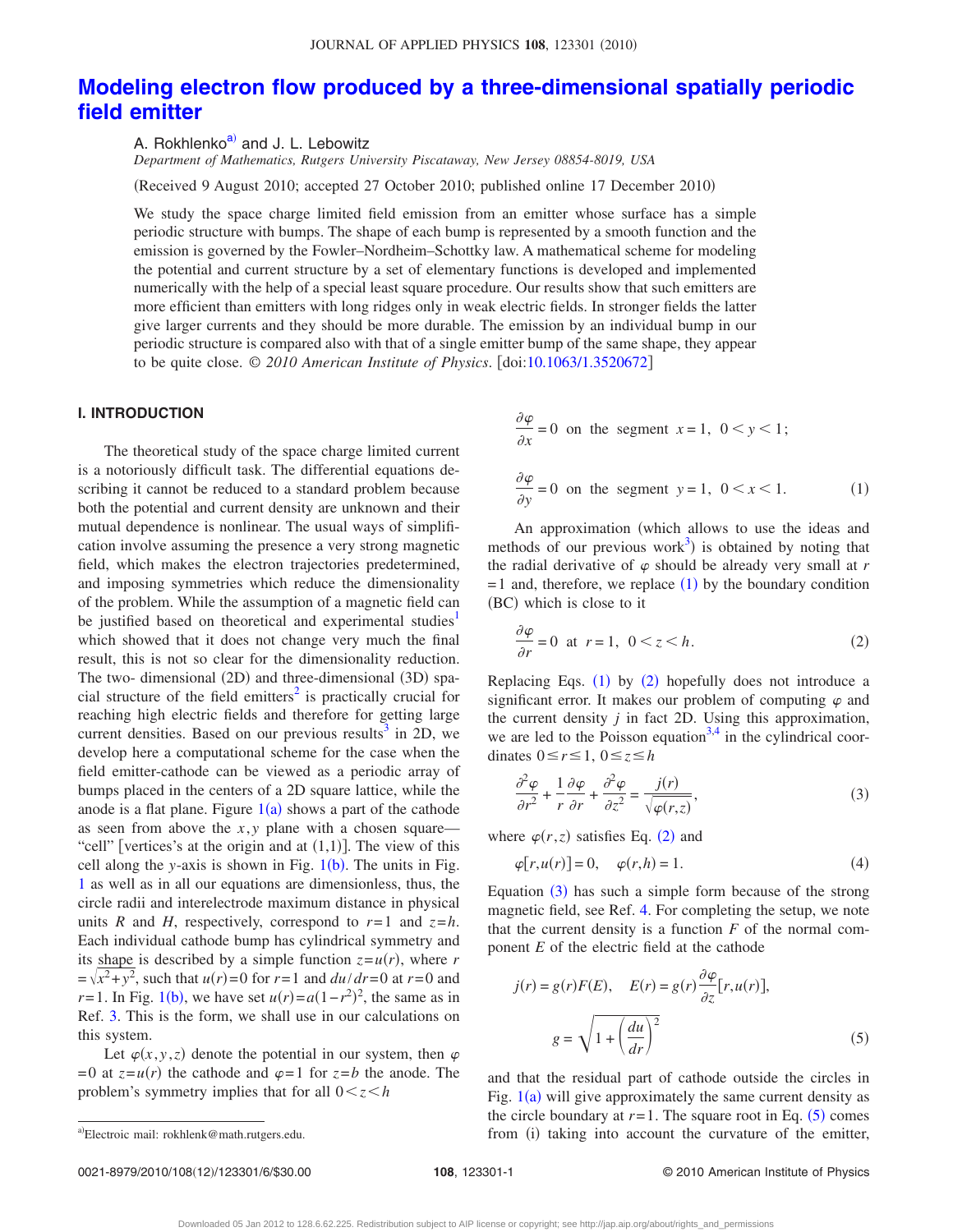123301-2 A. Rokhlenko and J. L. Lebowitz J. Appl. Phys. **108**, 123301 2010-

<span id="page-2-0"></span>

FIG. 1. (a) Schematic diagram of an emitter fraction viewed from above. (b) The "cell" as it is seen along the *y*-axis.

which increases its area and (ii) converting  $\partial \varphi / \partial z$  into the normal derivative.

Assuming that the electric field strength is within the condition of applicability the Fowler–Nordheim–Schottky theory<sup>[5](#page-6-4)</sup> with the Murphi–Good–Forbes corrections<sup>6[,7](#page-6-6)</sup> the current-field law is

$$
F(E) = qE^2 \exp(-p/E),\tag{6}
$$

where *q* and *p* depend on the emitter material and also on *E* when the field becomes stronger, see below. We use the same numerical quantities here as in Ref. [3](#page-6-2) which allows us to obtain results in standard units for the comparison with the 2D computations as well as experiments.

The connection of the above dimensionless quantities, functions, and variables with physical units $\delta$  is the following:

$$
\varphi(r, z) = \Phi(X, Y, Z)/V, \quad x = X/R, \quad y = Y/R,
$$
  
\n
$$
z = Z/R, \quad h = H/R,
$$
  
\n
$$
E(r) = \frac{R}{V}E_n, \quad E_n = |\nabla\Phi|, \quad q = \frac{Q}{\epsilon_o} \sqrt{\frac{mV}{2e}}, \quad p = PR/V,
$$
  
\n
$$
Q = 1.54 \times 10^{-6} \frac{l^2}{\eta} \sqrt{\frac{m}{\eta}}, \quad P = 6.83 \times 10^7 v_F(\eta) \chi^{3/2},
$$
  
\n
$$
\eta = \sqrt{e^3 E_n/4 \pi \epsilon_o/\chi},
$$
  
\n
$$
t(\eta) = 1 + \eta^2 (1 - \ln \eta)/9, \quad v_F(\eta) = 1 - \eta^2 (1 + \ln \eta^{-1/3}),
$$

where  $\Phi(X, Y, Z)$  is the potential in dimensional variables, *V*—anode voltage,  $E_n$ —electric field strength at the cathode, *m* and *e*—electron mass and charge,  $\epsilon_o$ —electric constant,  $\chi$ is the electron work function, and numerical values for *Q*, *P* assume that  $\chi$  is taken in electron-volts (more details in<sup>3[,7](#page-6-6)[,6](#page-6-5)</sup>).

#### **II. MODELING THE POTENTIAL**

Using the approximation described above, we have to model the potential  $\varphi(r, z)$  inside the cylinder  $0 \le r \le 1$ , 0  $\leq z \leq h$  with high precision in order to get a reliable *j*(*r*). We look for a solution of Eq.  $(3)$  $(3)$  $(3)$  in the form

<span id="page-2-2"></span>
$$
\varphi(r,z) = \varphi_0(r,z) + \sum_{i=1}^{N-2} c_{i+2} \varphi_i(r,z).
$$
 (7)

In the same way as in Ref. [3](#page-6-2) the principal component  $\varphi_0(r, z)$ of the potential is modeled as a solution of an algebraic equation

<span id="page-2-1"></span>
$$
z = (1 - \varphi_0)(1 - c_1\varphi_0)u(r) + \varphi_0[h - c_2(1 - \varphi_0)].
$$
 (8)

The solution  $\varphi_0$  of Eq. ([8](#page-2-1)) has two free adjustable parameters  $c_1$  and  $c_2$ . It satisfies Eq. ([4](#page-1-4)) giving  $\varphi_0 = 0$  when  $z = u(r)$  and  $\varphi_0 = 1$  when  $z = h$  as it should, while for intermediate voltages of  $\varphi_0$  the surface  $z(r)$  describes a smooth transition from  $u(r)$ to  $h$ . Thus Eq.  $(8)$  $(8)$  $(8)$  seems intuitively a promising approximation for the equipotential surfaces.

In Eq. ([7](#page-2-2))  $\varphi_0$  is supplemented with a set of additional functions  $\varphi_i$  each with an adjustable multiplier-parameter and for them and their derivatives the homogeneous BC must hold. The whole set of these trial functions should help to satisfy Eq.  $(3)$  $(3)$  $(3)$  where *j* is evaluated by Eq.  $(5)$  $(5)$  $(5)$  via the normal derivative of  $\varphi$  at the emitter surface  $z = u(r)$ . We choose the trial functions in the following way:

<span id="page-2-3"></span>
$$
\varphi_1 = g_{3/2} - g_{k+1}, \quad \varphi_l = g_l - g_{k+1}, \quad l = 2, 3, ..., k;
$$

$$
k < N, \quad g_l(r, z) = \left[ \frac{z - u(r)}{h - u(r)} \right]^l. \tag{9}
$$

The function  $\varphi_1$  plays a special role because its divergent second derivative behaves as  $1/\sqrt{z}-u(r)$  when  $z \rightarrow u(r)$  near the cathode surface similarly to  $j/\sqrt{\varphi_0}$ . Also, we used the functions  $f_m = [z - u(r)]^2 (h - z)^2 r^{m+1}$ ,  $m = 1, 2, ..., n+1$  and  $v_i$  $=[z-u(r)](h-z)z^i$ ,  $i=1,2,...$  for constructing the additional terms

<span id="page-2-4"></span>
$$
\varphi_{m+k}(r,z) = (n+2)f_m - (m+1)f_{n+1}, \quad n < N-2-k; \\
\varphi_{n+k+i}(r,z) = v_i, \quad i = 1,2,\ldots,N-2-k-n. \tag{10}
$$

It is easy to see that all these functions satisfy the homogeneous BC. The maximum number *N* of adjustable parameters never exceeded 20 in our computations. Note that all the parameters  $c$  enter in Eq.  $(3)$  $(3)$  $(3)$  nonlinearly due to the term  $\sqrt{\varphi}$  but  $c_k$  for  $3 \le k \le N$  are also present in a linear way via the Laplacian in the left side of Eq.  $(3)$  $(3)$  $(3)$  which is very sensi-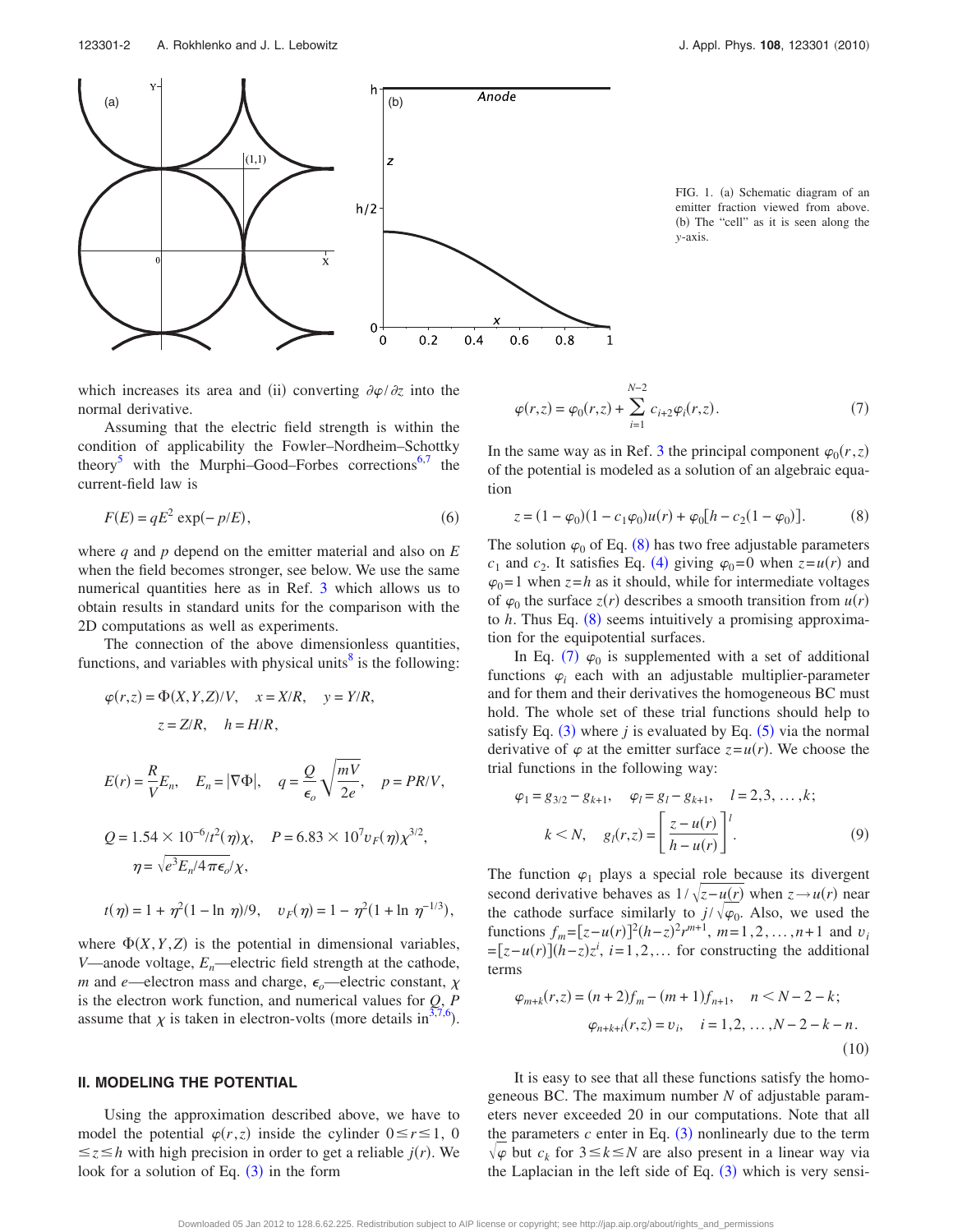<span id="page-3-0"></span>

FIG. 2. Top, average, and valley (see insert) current densities vs anode voltage. The emitter parameters are  $R=H=1$   $\mu$ m,  $a=0.3$ ;  $\chi=4.5$  eV; *V* in kV, *J* in  $10^8$  A/cm<sup>2</sup>.

tive to them. The contribution to  $E(r)$  and, therefore, to the cathode current, see Eqs.  $(5)$  $(5)$  $(5)$ ,  $(9)$  $(9)$  $(9)$ , and  $(10)$  $(10)$  $(10)$ , comes from  $\varphi_0$ and also from  $\varphi_l$ ,  $l > n+k$  with their *c*-factors.

### **III. SOLUTION**

Using only the algebraic functions Eqs.  $(7)$  $(7)$  $(7)$ – $(10)$  $(10)$  $(10)$  allows us to construct a fast and effective computation procedure. First, a representative set (about a 1000) of discrete points is chosen in the domain  $0 < r < 1$ ,  $u(r) < z < h$  and in each of them the trial solution Eq.  $(7)$  $(7)$  $(7)$  is substituted into Eqs.  $(3)$  $(3)$  $(3)$  and ([5](#page-1-3)). Then, we identify all the terms linearly dependent on the *c*'s and temporarily neglect the *c*-dependence of all other terms, collect all in the left side of Eq.  $(3)$  $(3)$  $(3)$ , square the result and sum up these squares. This sum is minimized by a standard way in terms of *c*-parameters which come linearly in Eq.  $(3)$  $(3)$  $(3)$  and then they will be used in the nonlinear terms on the next step of iteration. As a criteria of the computational accuracy, we require that the functional be minimized. We also try to minimize the *z*-dependence of the current density, defined as  $j = \sqrt{\varphi} \Delta \varphi$ , for each *r* in the whole region, namely, at all the representative points. The number of iterations is always below one hundred, the average current density variations are within 20%, though these variations can be higher for  $r \rightarrow 1$ , where the current density is small and almost does not contribute to the total current.

#### **IV. RESULTS AND COMPARISON WITH 2D EMITTER**

As mentioned earlier we use the same parameters as in the 2D system<sup>3</sup> where the cathode consists of a periodic set of parallel ridges whose cross section is the same as in the present bumps. We also use the same work function  $\chi$ = 4.5 eV. Figure [2](#page-3-0) shows plots of current densities from the bump top where  $r=0$ , the valley between two neighboring bumps (v) where  $r = 1$ , and the average current density which can be considered as the total current in our setup (since the total area is 1).

<span id="page-3-1"></span>

FIG. 3. Top (2Dt and 3Dt) and average (2Da and 3Da) current densities for the 2D and 3D emitters.

The current pattern is similar to the 2D case though the dominance of the current contribution from the top of the bump is larger. For the same parameters as in Fig. [2,](#page-3-0) we compare in Fig. [3](#page-3-1) the current densities from the bump tops and from the top of the ridges (case of the 2D emitter) as well as the total currents for these cases.

One can see that the 2D emitter produces a larger total current in spite of a lower current density from the tops of the ridges. Nevertheless at low voltages, when the current can be emitted only by the most curved part of the cathode surface, the 3D emitters have some advantage. This is illus-trated by Fig. [4,](#page-4-0) where we show for  $a=0.3$  and  $a=0.6$  the ratios of 2D over 3D current densities at the top of bumps and similar ratios of the total currents.

Though the emission from the top of separate bumps exceeds the emission from the top of ridges (even more than twice for  $a=0.6$  and  $V>2.5$  kV when the space charge screening already plays a role) the average and total current from the 3D emitter is larger only when *V* is "small:" *V*  $<$  3.4 and 1.8 kV for  $a$ =0.3 and 0.6, respectively, in our conditions. Clearly, this effect is stronger when the curvature of cathode bumps is larger as one can see in Fig. [4.](#page-4-0) The 2D top current density is always smaller than the corresponding 3D density for the same bump height and the same voltage, by factors 8 and 20 in the cases  $a=0.3$ ,  $V=3$  kV and  $a$  $= 0.6$ ,  $V = 1.5$  kV, respectively. Note that studying the fields which are not strong enough one might get the wrong impression that the bumps are always better emitters than ridges.

The behavior of the current densities as functions of the individual bump shape are shown in Fig. [5,](#page-4-1) where the height *a* of the bump changes from zero to 80% of the maximum distance between the electrodes. The average current density is much lower than the top one which is understandable when  $a$  is large but both of them are quite small for the given value of *V* when  $a \sim 0$ . Note that the top current density increases not only because of large curvature of the emitter but also due to decreased interelectrode spacing. In Fig. [6,](#page-4-2)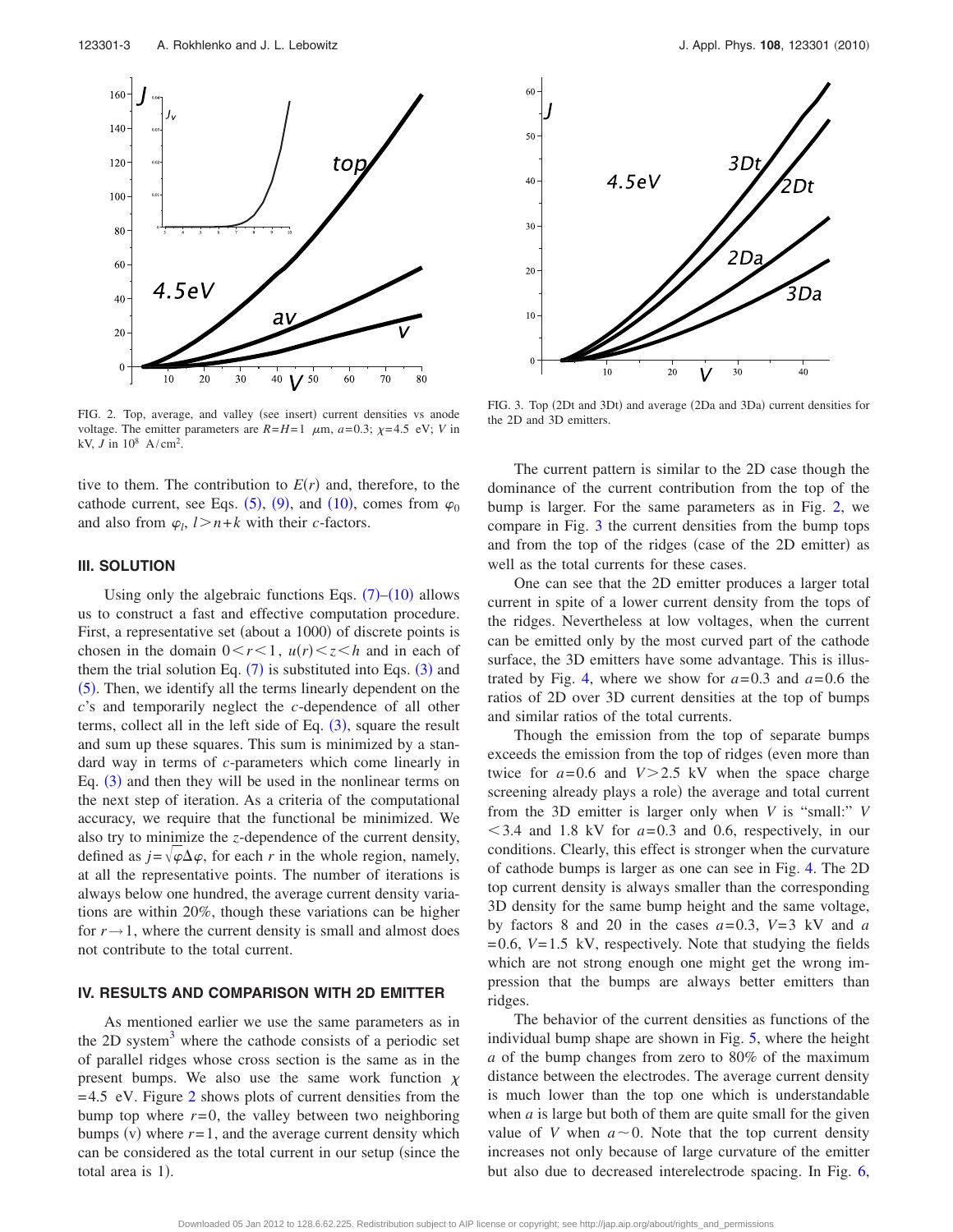<span id="page-4-0"></span>

FIG. 4. 2D currents divided by their 3D counterparts for  $a=0.3$  and  $a=0.6$  The voltage is in kV,  $R=H=1$  micron.

we show the same current densities but normalized by the local Child–Langmuir current,<sup>9</sup> i.e.,  $\epsilon_0 \sqrt{2em^{-1}V^{3/2}}L^{-2}(x)$ , where  $L(x) = H[1 - u(x)].$ 

The tops of cathode bumps emit a higher current density than the one-dimensional (1D) (i.e., produced by a flat emitter) CL limit even when  $V \sim 8$  kV according to our computations which for  $a > 0.5$  are not very precise (this explains some small irregularities in our plots). The valley current becomes negligible in our setup when  $a > 0.2$ .

The current densities above the CL limit at the bump tops produce a very dense space charge which reduces the electric field<sup>10</sup> at the top and its neighborhood. Consequently, the emission dependence on the bump curvature becomes weaker, see Fig. [6,](#page-4-2) and thus probably the emitters with sharp spikes (instead of our smooth bumps) would not be more efficient in strong electric fields.

We show in Fig. [7](#page-5-0) the top 3D and 2D current densities

normalized by the 1D Fowler-Nordheim emission, (see Ref. [11](#page-6-10), in the same condition, i.e., the same voltage 8 kV and interelectrode distance  $H[1 - u(0)]$ .

The top current densities are determined by the electric fields there and they are stronger in the 3D case for which the cathode curvature is twice that of one of the ridges (2D). The ratio of currents in Fig. [7](#page-5-0) is smaller than might be expected from considerations of electrostatics in the absence of currents due to the space charge screening which becomes more significant when *a* increases: the emitter comes closer to the anode and the current grows, see Fig. [5.](#page-4-1)

#### **V. SINGLE BUMP FIELD EMISSION**

To gain an understanding the effects of the interaction between bumps, we consider here emission by a single bump whose shape is very close to the one,  $u(r) = a(1 - r^2)^2$ , considered before.

<span id="page-4-1"></span>

FIG. 5. Plot of current density  $(A/cm<sup>2</sup>)$  vs the cathode bump height *a*. Curves (Top) and (Av) represent top and average currents respectively. Inset shows valley current density.

<span id="page-4-2"></span>

FIG. 6. Top, average, and valley (v) current densities measured in local CL units.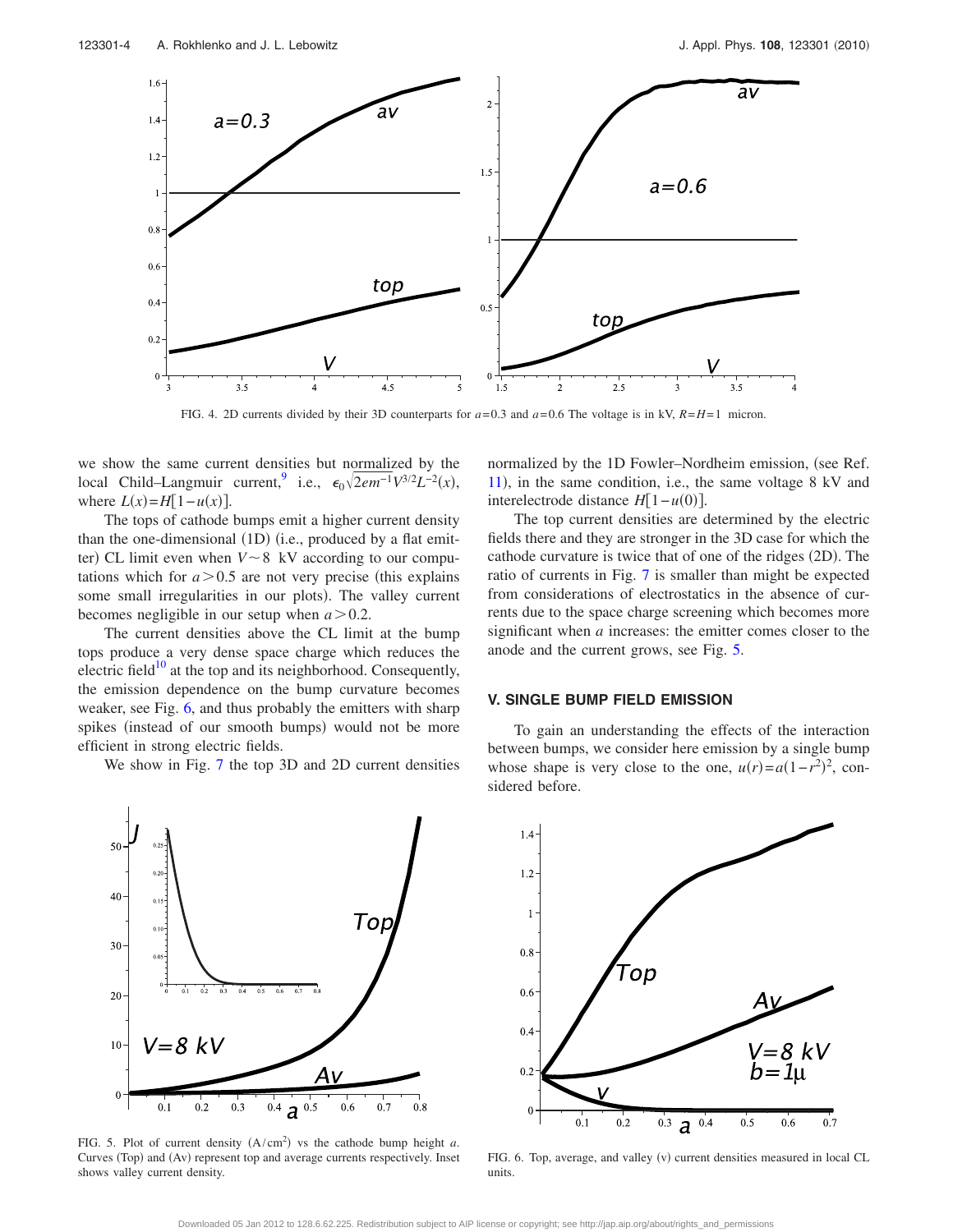<span id="page-5-0"></span>

FIG. 7. Top 3D and 2D current densities normalized by 1D emission from flat cathode,  $V=8$  kV.

Our mathematical technique developed for the multibump system above uses the function  $u(r)$  for modeling not only the bump shape but for also the potential field in all trial functions  $\varphi_i(r, z)$ , see Eqs. ([7](#page-2-2))–([10](#page-2-4)). These functions are chosen to approximate the solution of Eq.  $(3)$  $(3)$  $(3)$  for a periodic emitter, where  $u(r)$  is defined only for  $r \leq 1$ . For the case of a single bump, where  $0 \le r < \infty$ ,  $u(r)$  should be replaced by an analytic function which decays sharply for large *r*. Our choice is a new implicitly defined function

$$
u = a \exp[-b(1-u)r^2],
$$
 (11)

with the varying amplitude *a* as before and an adjustable positive  $b(a)$ . A preliminary computation shows that for  $0.01 \le a \le 0.6$  the parameter  $b(a)$  can be approximated empirically by a linear dependence  $b = 2.15 + 2.1a$ , it varies from 2.16 up to 3.4 and the bump described by this  $u(r)$  has the tip very close to the one used earlier while the overall divergence between the bump shapes reaches 10% only when *r*  $> 0.7-0.8$  where the emission is much lower. This allows us to compare the current from the rectangle in Fig.  $1(a)$  $1(a)$  with one quarter of the current emitted by the cathode square  $|x|$  $\leq$  2,  $|y| \leq 2$  if the single bump is placed at its center (0,0).

We can keep the trial functions  $(7)$  $(7)$  $(7)$ – $(9)$  $(9)$  $(9)$  with the new  $u(r)$ which vanishes at  $r = \infty$ , but instead of functions  $(10)$  $(10)$  $(10)$  (which are required to have zero derivatives at  $r=1$ , we use in this new computation a short set of several functions

$$
\varphi_{m+k}(r,z) = (h-z)[y - u(r)][h + z + u(r)]r^2 e^{-qkr^2}, \qquad (12)
$$

where  $q = 0.5 - 1.5$  depending on the value of *a*. These function provide a flexibility in modeling the Laplacian in Eq.  $(3)$  $(3)$  $(3)$ near  $z = h$  for different *r*. The functional to be minimized here involves a larger number of terms because we monitor the computation errors for all  $0 < r \sim 10$ .

For a fixed  $a = 0.3$  in Fig. [8,](#page-5-1) we exhibit the plots of current densities for the single bump together with the corresponding results of the previous section shown in Fig. [2](#page-3-0) using the same parameters and units. The single bump produces a somewhat stronger current, the difference is system-

<span id="page-5-1"></span>

FIG. 8. Top, average, and valley current densities vs anode voltage The dotted lines correspond to Fig. [2.](#page-3-0)

atic but not significant. The single bump current density marked by "v" will necessarily be larger than its counterpart because the emitter surface there is a little closer to the anode than in the valley. The same can be said about the total current, but in a much smaller measure. This is seen in Fig. [8](#page-5-1) where these densities look larger even in absolute units, not only relatively.

Figure [9](#page-5-2) compares the average bump current densities in the same setups as functions of the bump height *a* when *V*  $= 8$  kV.

The difference is not large and our comments above can be applied for this case too. The top current emitted by the single bump is also slightly larger in accordance with expectations.

<span id="page-5-2"></span>

FIG. 9. Plots of average current densities vs bump height for *V*= 8 kV. The curves S and 3D correspond, respectively, to the single bump and a bump within a periodic array.